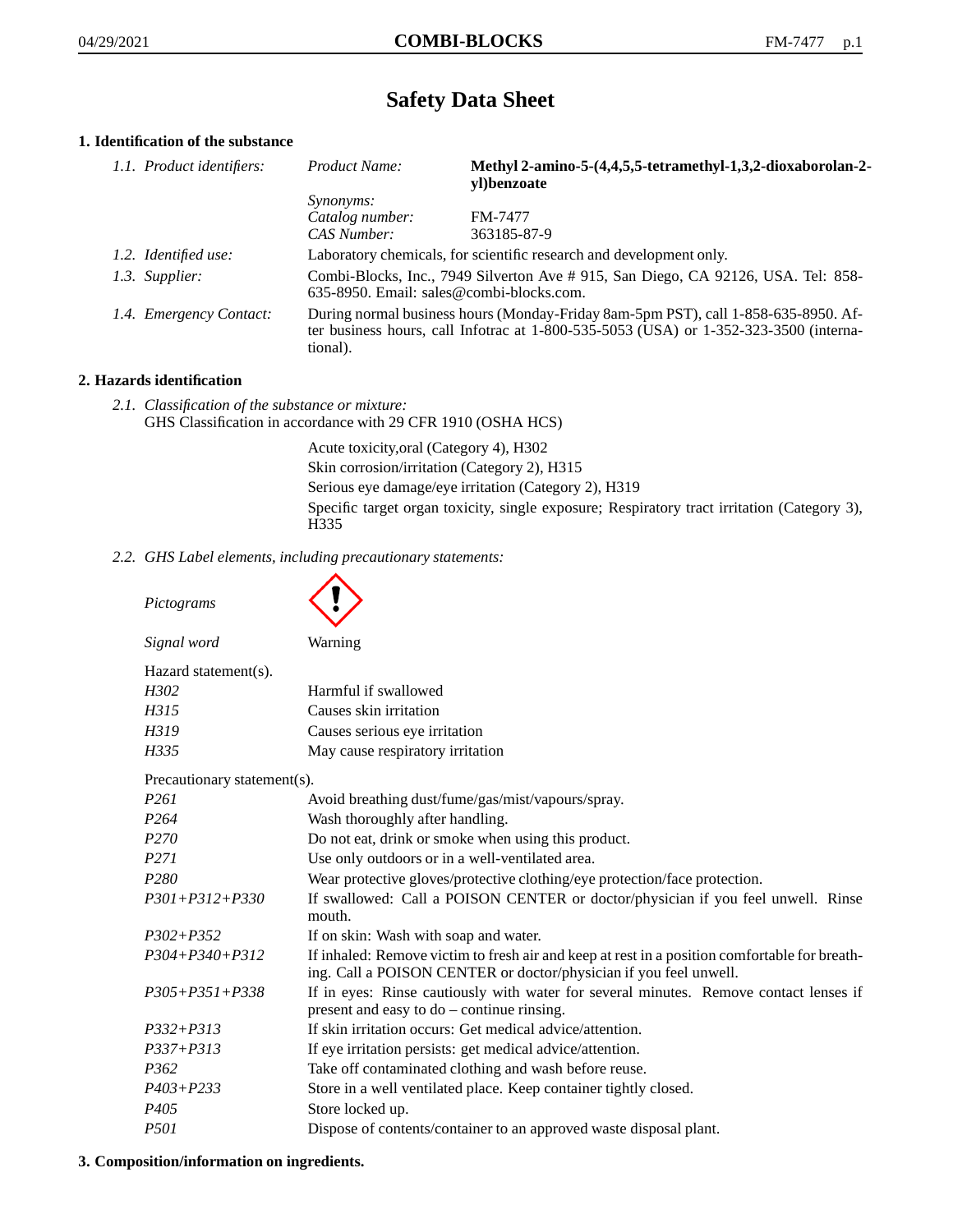*3.1. Substances*

| <b>COMPONENT</b>           |                                                                | <b>CLASSIFICATION</b> | <b>CONCENTRATION</b> |
|----------------------------|----------------------------------------------------------------|-----------------------|----------------------|
| Methyl                     | 2-amino-5-(4,4,5,5-tetramethyl-1,3,2-   H302, H315, H319, H335 |                       | 100                  |
| dioxaborolan-2-yl)benzoate |                                                                |                       |                      |

See Section 2 for full text of hazard statements.

### **4. First aid measures**

*4.1. Description of first aid measures.*

| General advice:          | Consult a physician. Show this safety data sheet to the doctor in attendance. Move out of<br>dangerous area.                                         |
|--------------------------|------------------------------------------------------------------------------------------------------------------------------------------------------|
| If inhaled:              | Remove victim to fresh air and keep at rest in a position comfortable for breathing. Call a<br>POISON CENTER or doctor/physician if you feel unwell. |
| In case of skin contact: | Wash with soap and water.                                                                                                                            |
| In case of eye contact:  | Rinse cautiously with water for several minutes. Remove contact lenses if present and<br>easy to $do$ – continue rinsing.                            |
| If swallowed:            | Call a POISON CENTER or doctor/physician if you feel unwell. Rinse mouth.                                                                            |

- *4.2. Most important symptoms and effects, both acute and delayed:* See Section 2.2 and/or in Section 11.
- *4.3. Indication of any immediate medical attention and special treatment needed:* No data.

## **5. Fire fighting measures**

- *5.1. Extinguishing media:* Use dry sand, dry chemical or alcohol-resistant foam for extinction.
- *5.2. Special hazards arising from the substance or mixture:* Carbon monoxide, nitrogen oxides.
- *5.3. Advice for firefighters:* Wear self-contained breathing apparatus for firefighting if necessary.
- *5.4. Further information:* No data available.

### **6. Accidental release measures**

- *6.1. Personal precautions, protective equipment and emergency procedures:* Ensure adequate ventilation. Use personal protective equipment.
- *6.2. Environmental precautions:* Should not be released into the environment. See Section 12 for additional ecological information.
- *6.3. Methods and materials for containment and cleaning up:* Sweep up or vacuum up spillage and collect in suitable container for disposal.
- *6.4. Reference to other sections:* Refer to protective measures listed in Sections 8 and 13.

### **7. Handling and storage**

- *7.1. Precautions for safe handling:* Avoid contact with skin and eyes. Avoid inhalation of vapour or mist. Keep away from sources of ignition - No smoking. Take measures to prevent the build up of electrostatic charge. For precautions see section 2.2.
- *7.2. Conditions for safe storage, including any incompatibilities:* Store under −20◦C. Keep container tightly closed in a dry and well-ventilated place. Containers which are opened must be carefully resealed and kept upright to prevent leakage.
- *7.3. Specific end use(s):* Laboratory chemicals, for scientific research and development only.

### **8. Exposure Controls / Personal protection**

*8.1. Control parameters:*

*Components with workplace control parameters:* Contains no substances with occupational exposure limit values. *8.2. Exposure controls:*

*Appropriate engineering controls:* Ensure that eyewash stations and safety showers are close to the workstation location. Ensure adequate ventilation, especially in confined areas. Use only under a chemical fume hood.

#### *Personal protective equipment:*

Eye/face protection: Wear appropriate protective eyeglasses or chemical safety goggles as described by OSHA's eye and face protection regulations in 29 CFR 1910.133 or European Standard EN166.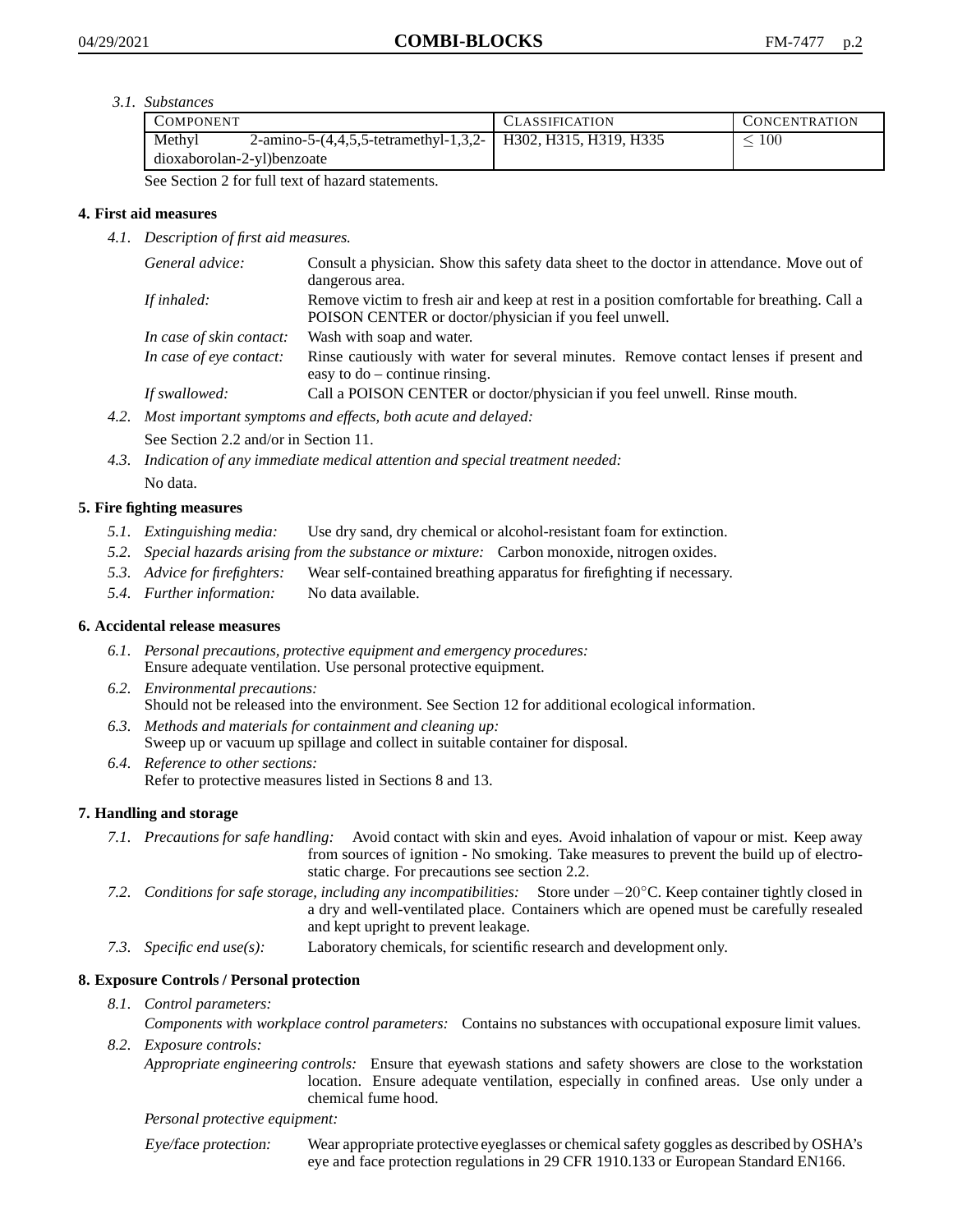| Skin protection:        | Handle with gloves. Gloves must be inspected prior to use. Use proper glove removal<br>technique (without touching glove's outer surface) to avoid skin contact with this product.<br>Dispose of contaminated gloves after use in accordance with applicable laws and good<br>laboratory practices. Wash and dry hands |
|-------------------------|------------------------------------------------------------------------------------------------------------------------------------------------------------------------------------------------------------------------------------------------------------------------------------------------------------------------|
| <b>Body Protection:</b> | Complete suit protecting against chemicals, Flame retardant antistatic protective clothing.<br>The type of protective equipment must be selected according to the concentration and<br>amount of the dangerous substance at the specific workplace.                                                                    |
| Respiratory protection: | No protective equipment is needed under normal use conditions.                                                                                                                                                                                                                                                         |
|                         | Control of environmental exposure: Prevent further leakage or spillage if safe to do so. Do not let product enter<br>drains.                                                                                                                                                                                           |

- **9. Physical and chemical properties**
	- *9.1. Information on basic physical and chemical properties*

| (a)                | Appearance:                                   | No data  |
|--------------------|-----------------------------------------------|----------|
| (b)                | Odour:                                        | No data  |
| (c)                | Odour Threshold:                              | No data  |
| (d)                | pH:                                           | No data  |
| (e)                | Melting point/freezing point:                 | No date. |
| (f)                | Initial boiling point and boiling range:      | No data  |
| (g)                | Flash point:                                  | No data  |
| (h)                | Evaporatoin rate:                             | No data  |
| (i)                | Flammability (solid, gas):                    | No data  |
| (i)                | Upper/lower flammability or explosive limits: | No data  |
| $\left( k\right)$  | Vapour pressure:                              | No data  |
| (1)                | Vapour density:                               | No data  |
| (m)                | Relative density:                             | No data  |
| (n)                | Water solubility:                             | No data  |
| $\left( 0 \right)$ | Partition coefficient: n-octanol/water:       | No data  |
| (p)                | Auto-ignition:                                | No data  |
| (q)                | Decomposition temperature:                    | No data  |
| (r)                | Viscosity:                                    | No data  |
| (s)                | Explosive properties:                         | No data  |
| (t)                | Oxidizing properties:                         | No data  |
|                    |                                               |          |

*9.2. Other safety information:*

| Formula          | $C_{14}H_{20}BNO_4$ |
|------------------|---------------------|
| Molecular weight | 277.1               |
| CAS Number       | 363185-87-9         |

#### **10. Stability and reactivity**

- *10.1. Reactivity* No data
- *10.2. Chemical stability* Stable under recommended storage conditions.
- *10.3. Possibility of hazardous reactions* No data
- *10.4. Conditions to avoid*
- *10.5. Incompatible material* No data.
- *10.6. Hazardous decomposition products:*

Hazardous decomposition products formed under fire conditions: Carbon monoxide, nitrogen oxides. Other decomposition products: No data In the event of fire: See Section 5.

#### **11. Toxicological information**

*11.1 Information on toxicological effects*

| Acute toxicity:            | Harmful if swallowed.          |
|----------------------------|--------------------------------|
| Skin irritation/corrosion: | No data available.             |
| Eye damage/irritation:     | Causes serious eye irritation. |